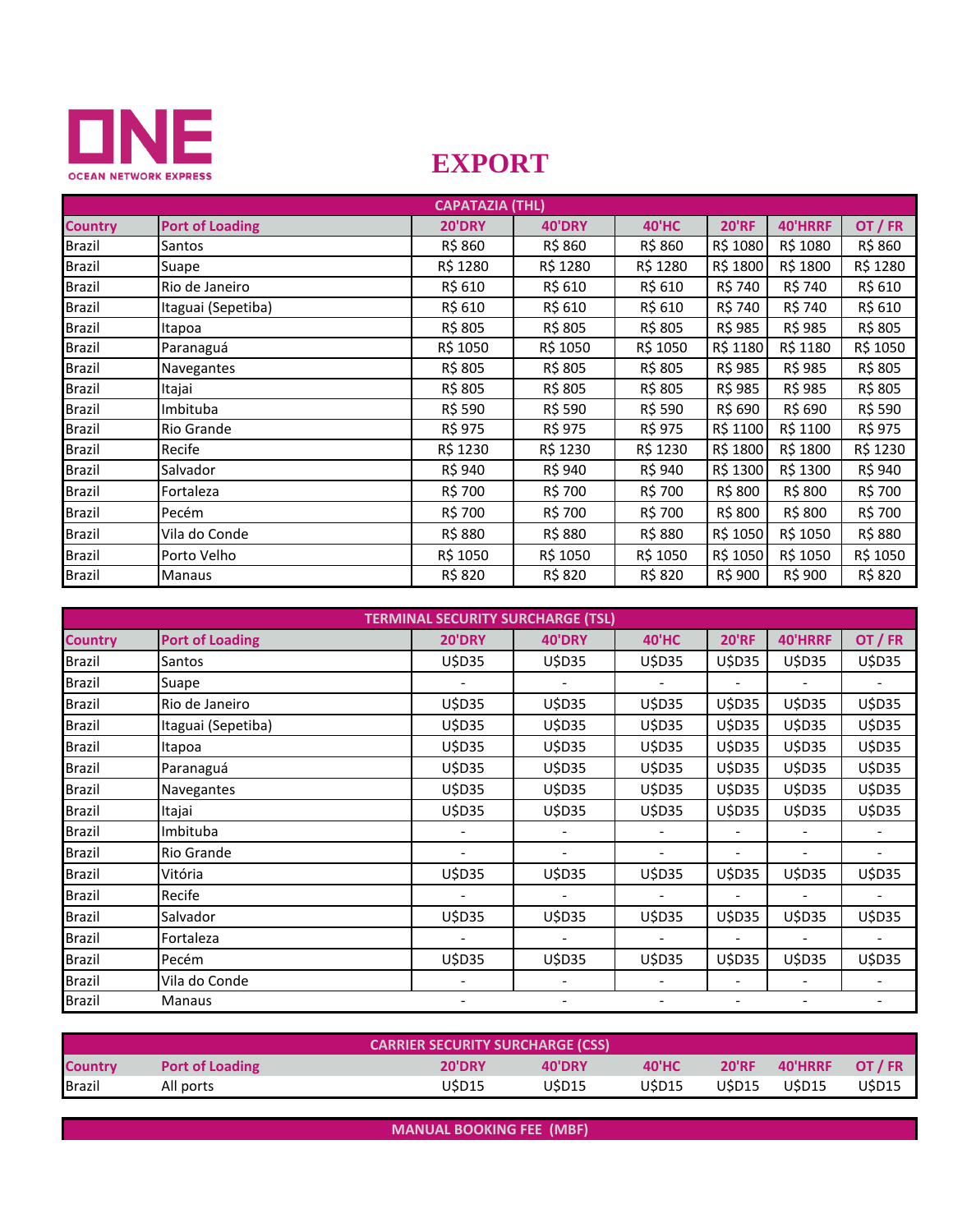| <b>Country</b> | <b>Port of Loading</b> | <b>20'DRY</b> | <b>40'DRY</b> | <b>40'HC</b> | <b>20'RF</b> | 40'HRRF | OT / FR |
|----------------|------------------------|---------------|---------------|--------------|--------------|---------|---------|
| <b>Brazil</b>  | All ports              | USD40         | USD40         | UŚD40        | USD40        | UŚD40   | U\$D40  |

|                |                        | <b>SEAL FEE (SLF)</b> |               |              |               |              |         |
|----------------|------------------------|-----------------------|---------------|--------------|---------------|--------------|---------|
| <b>Country</b> | <b>Port of Loading</b> | <b>20'DRY</b>         | <b>40'DRY</b> | <b>40'HC</b> | <b>20'RF</b>  | 40'HRRF      | OT / FR |
| <b>Brazil</b>  | All ports              | <b>R\$30</b>          | R\$ 30        | R\$ 30       | <b>R\$ 30</b> | <b>R\$30</b> | R\$ 30  |

| <b>TRANSHIPMENT ADDITIONAL (TSA)</b> |                        |               |  |  |
|--------------------------------------|------------------------|---------------|--|--|
| <b>Country</b>                       | <b>Port of Loading</b> | <b>Per BL</b> |  |  |
| <b>Brazil</b>                        | Manaus                 | U\$D105       |  |  |

|                | <b>BL FEE/ DOC FEE (XDO)</b> |         |
|----------------|------------------------------|---------|
| <b>Country</b> | <b>Port of Loading</b>       | Per BL  |
| <b>Brazil</b>  | All ports (Except Manaus)    | R\$ 460 |

|                | ADVANCE MANIFEST SUBMISSION FEE - JAPÃO/CHINA/BANGLADESH/INDIA/ÁFRICA DO SUL (AMS) |               |  |
|----------------|------------------------------------------------------------------------------------|---------------|--|
| <b>Country</b> | <b>Port of Loading</b>                                                             | <b>Per BL</b> |  |
| <b>Brazil</b>  | All ports                                                                          | UŚD35         |  |

|                | ADVANCE MANIFEST AMENDMENT FEE - JAPÃO/CHINA/ÁFRICA DO SUL (AMA) |               |  |  |
|----------------|------------------------------------------------------------------|---------------|--|--|
| <b>Country</b> | <b>Port of Loading</b>                                           | <b>Per BL</b> |  |  |
| <b>Brazil</b>  | All ports                                                        | <b>USD50</b>  |  |  |

| <b>CARGO DECLARATION CHARGE - USA &amp; MX (CDD)</b> |                        |               |  |  |
|------------------------------------------------------|------------------------|---------------|--|--|
| <b>Country</b>                                       | <b>Port of Loading</b> | <b>Per BL</b> |  |  |
| <b>Brazil</b>                                        | All ports              | <b>USD35</b>  |  |  |

|                | <b>CDD RE-TRANSMISSION MASTER AND HOUSE - USA (CDC)</b> |               |  |  |
|----------------|---------------------------------------------------------|---------------|--|--|
| <b>Country</b> | <b>Port of Loading</b>                                  | <b>Per BL</b> |  |  |
| <b>Brazil</b>  | All ports                                               | <b>USD50</b>  |  |  |

|                | <b>ADMINISTRATIVE FEE (XAD)</b> |               |
|----------------|---------------------------------|---------------|
| <b>Country</b> | <b>Port of Loading</b>          | <b>Per BL</b> |
| <b>Brazil</b>  | All ports                       | <b>R\$460</b> |

| LATE ARRIVAL - DRAFT AFTER DEADLINE (XLP) |                        |               |  |  |  |
|-------------------------------------------|------------------------|---------------|--|--|--|
| <b>Country</b>                            | <b>Port of Loading</b> | <b>Per BL</b> |  |  |  |
| <b>Brazil</b>                             | All ports              | <b>R\$460</b> |  |  |  |

|                | ًا SISCOMEX CARGA ADJUSTMENT (BL AMENDMET FEE) - UNTIL 5º DAY AFTER VESSEL ATD (XBA) |               |  |  |  |
|----------------|--------------------------------------------------------------------------------------|---------------|--|--|--|
| <b>Country</b> | <b>Port of Loading</b>                                                               | <b>Per BL</b> |  |  |  |
| Brazil         | All ports                                                                            | <b>RS 460</b> |  |  |  |

|                | SISCOMEX CARGA ADJUSTMENT (BL AMENDMET FEE) - AFTER BRAZILIAN CUSTOMS DEADLINE (XCC) |          |  |  |  |
|----------------|--------------------------------------------------------------------------------------|----------|--|--|--|
| <b>Country</b> | <b>Port of Loading</b>                                                               | Per BL   |  |  |  |
| <b>Brazil</b>  | All ports                                                                            | R\$ 1100 |  |  |  |

**LATE PAYMENT FEE (XTX)**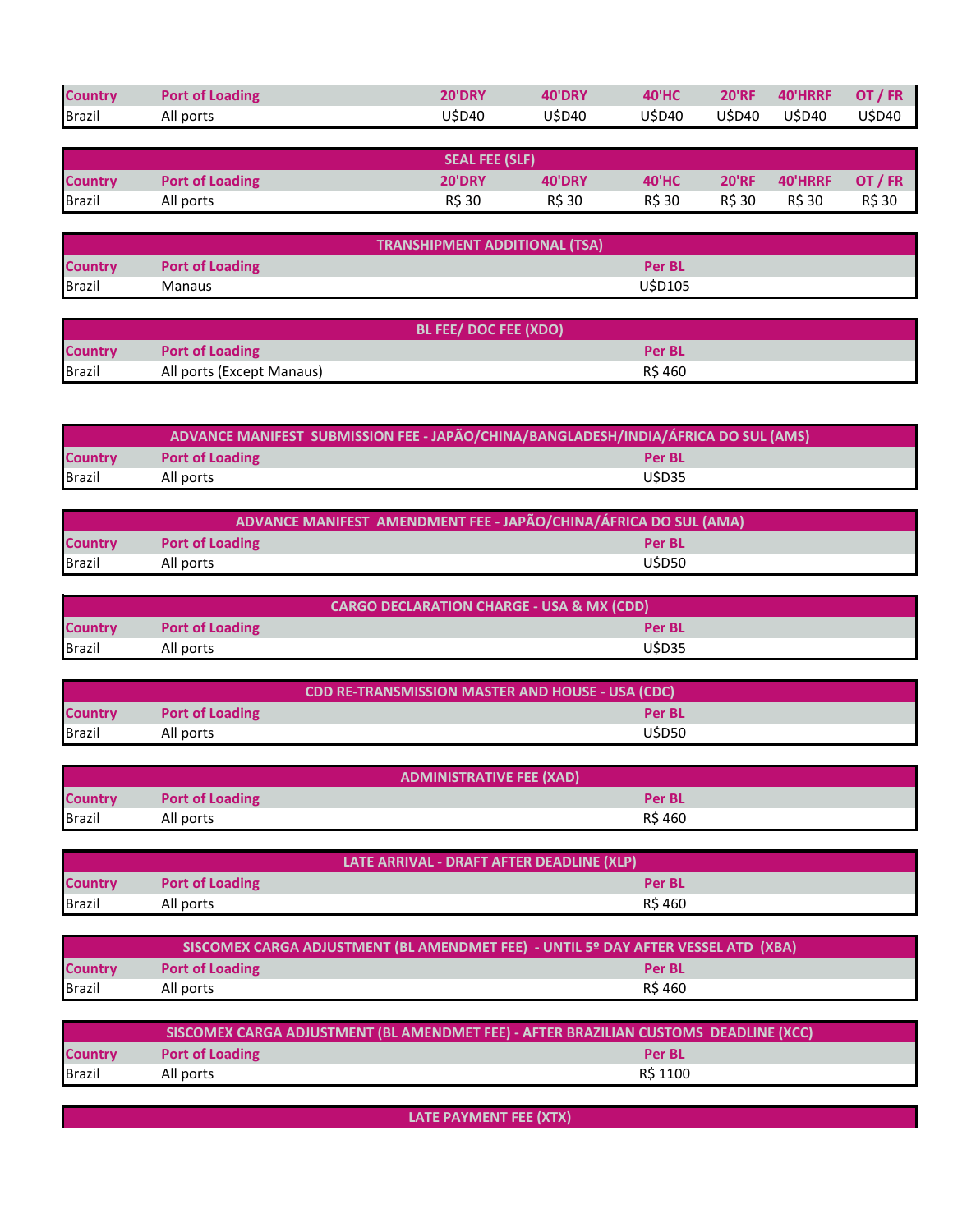| <b>Country</b> | <b>Port of Loading</b> | $Dov$ Ri |
|----------------|------------------------|----------|
| <b>Brazil</b>  | All ports              | \$D50    |

| <b>MARITIME CERTIFICATE (XCF)</b> |                        |               |  |  |  |
|-----------------------------------|------------------------|---------------|--|--|--|
| <b>Country</b>                    | <b>Port of Loading</b> | <b>Per BL</b> |  |  |  |
| <b>Brazil</b>                     | All ports              | <b>R\$460</b> |  |  |  |

|                |                        | <b>ADDITIONAL SEAL (XOT)</b> |
|----------------|------------------------|------------------------------|
| <b>Country</b> | <b>Port of Loading</b> | <b>Per SEAL</b>              |
| <b>Brazil</b>  | All ports              | R\$ 30                       |

| LATE VGM - VGM AFTER DEADLINE (GMM) |                        |         |  |  |  |
|-------------------------------------|------------------------|---------|--|--|--|
| <b>Country</b>                      | <b>Port of Loading</b> | Per BOX |  |  |  |
| <b>Brazil</b>                       | All ports              | U\$D30  |  |  |  |

| <b>CANCELLATION FEE (CCL) - Effective Date as fm Feb22</b> |                        |                                           |  |  |  |  |
|------------------------------------------------------------|------------------------|-------------------------------------------|--|--|--|--|
| <b>Country</b>                                             | <b>Port of Loading</b> | <b>Per Teu</b>                            |  |  |  |  |
| <b>Brazil</b>                                              | All ports              | DRY, OPEN TOP, FLAT RACK, TANK USD150/TEU |  |  |  |  |
|                                                            |                        | REEFER U\$D250/TEU                        |  |  |  |  |

**\*All local charges above mentioned might be updated without prior notice.**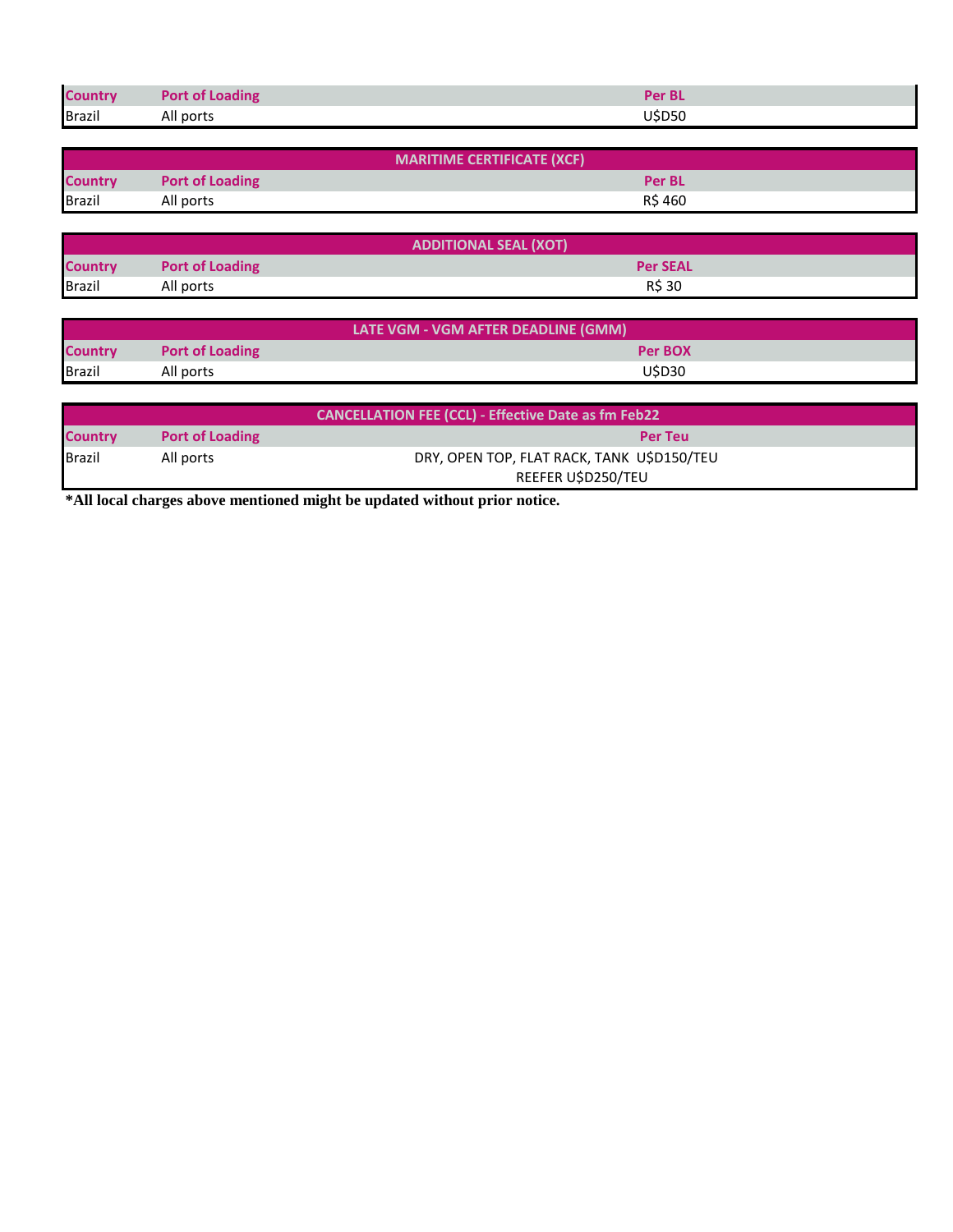

## **IMPORT**

|                | <b>CAPATAZIA (THD)</b>     |              |              |                    |              |          |          |  |
|----------------|----------------------------|--------------|--------------|--------------------|--------------|----------|----------|--|
| <b>Country</b> | <b>Port of Destination</b> | 20'DRY / NOR | 40'DRY / NOR | <b>40'HC / NOR</b> | <b>20'RF</b> | 40'HRRF  | OT / FR  |  |
| <b>Brazil</b>  | Santos                     | R\$ 860      | R\$ 860      | R\$ 860            | R\$ 1080     | R\$ 1080 | R\$ 860  |  |
| <b>Brazil</b>  | Suape                      | R\$ 1280     | R\$ 1280     | R\$ 1280           | R\$ 1800     | R\$ 1800 | R\$ 1280 |  |
| <b>Brazil</b>  | Rio de Janeiro             | R\$ 610      | R\$ 610      | R\$ 610            | R\$ 740      | R\$ 740  | R\$ 610  |  |
| <b>Brazil</b>  | Itaguai (Sepetiba)         | R\$ 610      | R\$ 610      | R\$ 610            | R\$ 740      | R\$ 740  | R\$ 610  |  |
| <b>Brazil</b>  | Itapoa                     | R\$ 805      | R\$ 805      | R\$ 805            | R\$ 985      | R\$ 985  | R\$ 805  |  |
| <b>Brazil</b>  | Paranaguá                  | R\$ 1050     | R\$ 1050     | R\$ 1050           | R\$ 1180     | R\$ 1180 | R\$ 1050 |  |
| <b>Brazil</b>  | Navegantes                 | R\$ 805      | R\$ 805      | R\$ 805            | R\$ 985      | R\$ 985  | R\$ 805  |  |
| <b>Brazil</b>  | Itajai                     | R\$ 805      | R\$ 805      | R\$ 805            | R\$ 985      | R\$ 985  | R\$ 805  |  |
| <b>Brazil</b>  | Imbituba                   | R\$ 590      | R\$ 590      | R\$ 590            | R\$ 690      | R\$ 690  | R\$ 590  |  |
| <b>Brazil</b>  | Rio Grande                 | R\$ 975      | R\$ 975      | R\$ 975            | R\$ 1100     | R\$ 1100 | R\$ 975  |  |
| <b>Brazil</b>  | Recife                     | R\$ 1230     | R\$ 1230     | R\$ 1230           | R\$ 1800     | R\$ 1800 | R\$ 1230 |  |
| <b>Brazil</b>  | Salvador                   | R\$ 940      | R\$ 940      | R\$ 940            | R\$ 1300     | R\$ 1300 | R\$ 940  |  |
| <b>Brazil</b>  | Fortaleza                  | R\$ 700      | R\$ 700      | R\$ 700            | R\$ 800      | R\$ 800  | R\$ 700  |  |
| <b>Brazil</b>  | Pecém                      | R\$ 700      | R\$ 700      | R\$ 700            | R\$ 800      | R\$ 800  | R\$ 700  |  |
| <b>Brazil</b>  | Vila do Conde              | R\$ 880      | R\$ 880      | R\$ 880            | R\$ 1050     | R\$ 1050 | R\$ 880  |  |
| <b>Brazil</b>  | Porto Velho                | R\$ 1050     | R\$ 1050     | R\$ 1050           | R\$ 1050     | R\$ 1050 | R\$ 1050 |  |
| <b>Brazil</b>  | Manaus                     | R\$ 820      | R\$ 820      | R\$ 820            | R\$ 900      | R\$ 900  | R\$ 820  |  |

| <b>TERMINAL SECURITY SURCHARGE (TSD)</b> |                            |        |                           |                          |                          |                              |         |
|------------------------------------------|----------------------------|--------|---------------------------|--------------------------|--------------------------|------------------------------|---------|
| <b>Country</b>                           | <b>Port of Destination</b> |        | 20'DRY / NOR 40'DRY / NOR | <b>40'HC / NOR</b>       | <b>20'RF</b>             | 40'HRRF                      | OT / FR |
| <b>Brazil</b>                            | Santos                     | U\$D35 | U\$D35                    | U\$D35                   | U\$D35                   | U\$D35                       | U\$D35  |
| <b>Brazil</b>                            | Suape                      |        |                           |                          |                          |                              |         |
| <b>Brazil</b>                            | Rio de Janeiro             | U\$D35 | U\$D35                    | U\$D35                   | U\$D35                   | U\$D35                       | U\$D35  |
| <b>Brazil</b>                            | Itaguai (Sepetiba)         | U\$D35 | U\$D35                    | U\$D35                   | U\$D35                   | U\$D35                       | U\$D35  |
| <b>Brazil</b>                            | Itapoa                     | U\$D35 | U\$D35                    | U\$D35                   | U\$D35                   | U\$D35                       | U\$D35  |
| <b>Brazil</b>                            | Paranaguá                  | U\$D35 | U\$D35                    | U\$D35                   | U\$D35                   | U\$D35                       | U\$D35  |
| <b>Brazil</b>                            | Navegantes                 | U\$D35 | U\$D35                    | U\$D35                   | U\$D35                   | U\$D35                       | U\$D35  |
| <b>Brazil</b>                            | Itajai                     | U\$D35 | U\$D35                    | U\$D35                   | U\$D35                   | U\$D35                       | U\$D35  |
| <b>Brazil</b>                            | Imbituba                   |        |                           | $\overline{\phantom{a}}$ | $\overline{\phantom{a}}$ | $\overline{\phantom{a}}$     |         |
| <b>Brazil</b>                            | Rio Grande                 |        |                           | $\overline{\phantom{a}}$ | $\overline{\phantom{a}}$ | $\qquad \qquad \blacksquare$ |         |
| <b>Brazil</b>                            | Vitória                    | U\$D35 | U\$D35                    | U\$D35                   | U\$D35                   | U\$D35                       | U\$D35  |
| <b>Brazil</b>                            | Recife                     |        |                           |                          |                          |                              |         |
| <b>Brazil</b>                            | Salvador                   | U\$D35 | U\$D35                    | U\$D35                   | U\$D35                   | U\$D35                       | U\$D35  |
| <b>Brazil</b>                            | Fortaleza                  |        |                           | $\overline{\phantom{a}}$ |                          |                              |         |
| <b>Brazil</b>                            | Pecém                      | U\$D35 | U\$D35                    | U\$D35                   | U\$D35                   | U\$D35                       | U\$D35  |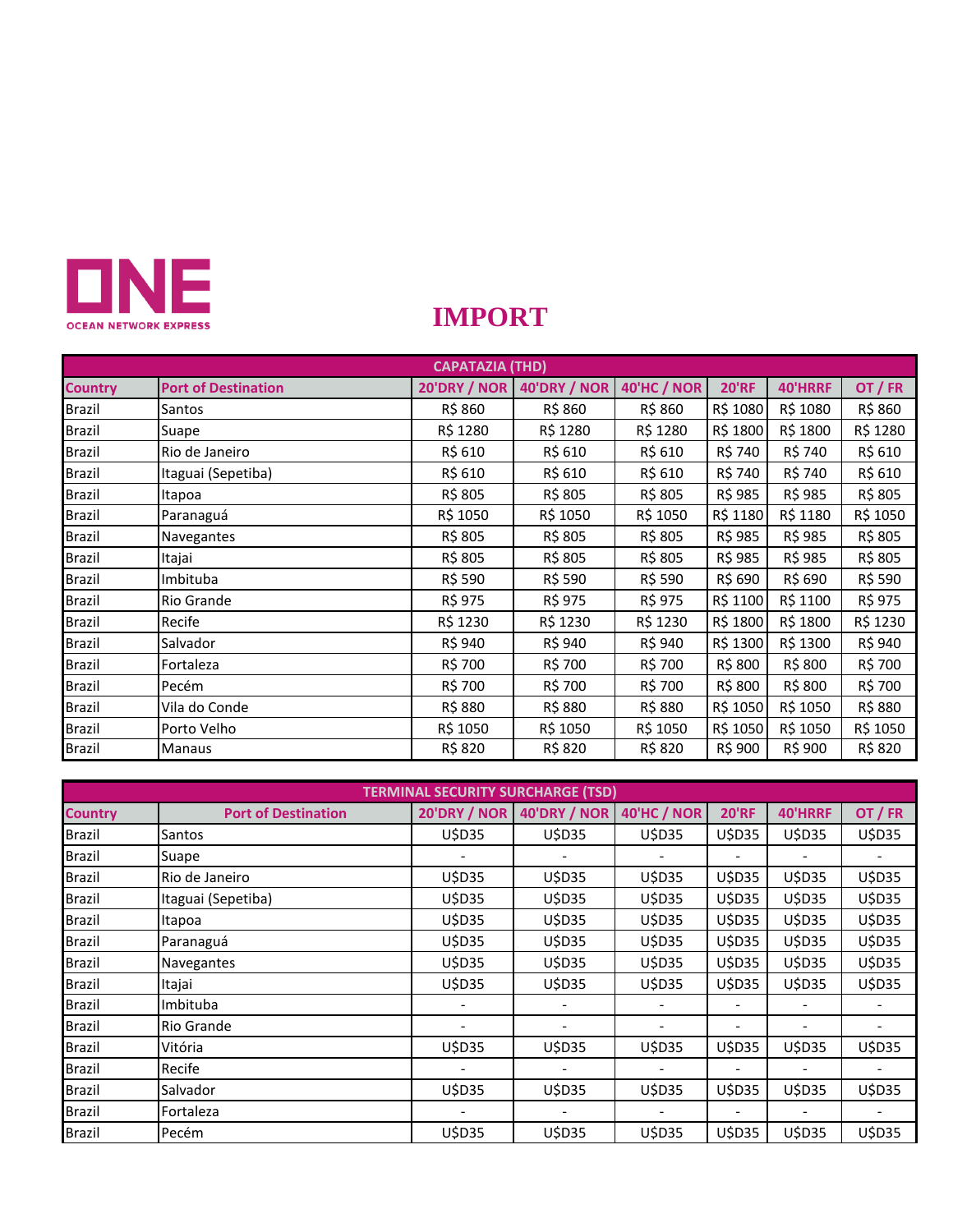| <b>Brazil</b> | Conde<br>Vila<br>do. |  |  |  |
|---------------|----------------------|--|--|--|
| <b>Brazil</b> | <b>Manaus</b>        |  |  |  |

|                |        |                            | <b>TRANSHIPMENT ADDITIONAL (TSA)</b> |               |
|----------------|--------|----------------------------|--------------------------------------|---------------|
| <b>Country</b> |        | <b>Port of Destination</b> |                                      | <b>Per BL</b> |
| <b>Brazil</b>  | Manaus |                            | U\$D105                              |               |

| <b>COLLECTION OF CNTR CLEANING FEE (CCC) - Import of Reefer as Dry (NOR /RAD) to Brazil</b> |                            |       |                                             |       |  |         |         |
|---------------------------------------------------------------------------------------------|----------------------------|-------|---------------------------------------------|-------|--|---------|---------|
| <b>Country</b>                                                                              | <b>Port of Destination</b> |       | 20'DRY / NOR 40'DRY / NOR 40'HC / NOR 20'RF |       |  | 40'HRRF | OT / FR |
| <b>Brazil</b>                                                                               | All ports                  | USD15 | USD15                                       | USD15 |  |         |         |

| <b>CARRIER SECURITY SURCHARGE (CSS)</b> |                            |       |                                             |       |       |         |         |
|-----------------------------------------|----------------------------|-------|---------------------------------------------|-------|-------|---------|---------|
| <b>Country</b>                          | <b>Port of Destination</b> |       | 20'DRY / NOR 40'DRY / NOR 40'HC / NOR 20'RF |       |       | 40'HRRF | OT / FR |
| <b>Brazil</b>                           | All ports                  | USD15 | USD15                                       | USD15 | USD15 | USD15   | USD15   |

| <b>CONTAINER SERVICE CHARGE (CVC)</b> |                            |       |                                             |       |       |         |         |
|---------------------------------------|----------------------------|-------|---------------------------------------------|-------|-------|---------|---------|
| <b>Country</b>                        | <b>Port of Destination</b> |       | 20'DRY / NOR 40'DRY / NOR 40'HC / NOR 20'RF |       |       | 40'HRRF | OT / FR |
| <b>Brazil</b>                         | All ports                  | USD35 | USD35                                       | UŚD35 | USD35 | USD35   | USD35   |

| <b>HANDLING CHARGE (AHA) - FM ASIA TO ECSA PORTS</b> |                                                 |        |               |               |              |               |         |
|------------------------------------------------------|-------------------------------------------------|--------|---------------|---------------|--------------|---------------|---------|
| <b>Country</b>                                       | <b>Port of Destination</b>                      | 20'DRY | <b>40'DRY</b> | 40'HC         | <b>20'RF</b> | 40'HRRF       | OT / FR |
| <b>Brazil</b>                                        | All ports (Except Manaus and Vila do<br>Conde ) | UŚD 40 | <b>USD 40</b> | <b>USD 40</b> | USD 40       | <b>USD 40</b> | USD 40  |

| DROP OFF (DRP) - EFFECTIVE AS FROM OCT 01ST 2021 |                            |               |               |              |
|--------------------------------------------------|----------------------------|---------------|---------------|--------------|
| <b>Country</b>                                   | <b>Port of Destination</b> | <b>20'DRY</b> | <b>40'DRY</b> | <b>40'HC</b> |
| <b>Brazil</b>                                    | Sumare / Suzano            | R\$220        | R\$360        | R\$360       |

|                | <b>BL FEE/ DOC FEE (XDD)</b> |               |
|----------------|------------------------------|---------------|
| <b>Country</b> | of Destination               | <b>Per BL</b> |
| <b>Brazil</b>  | All ports (Except Manaus)    | R\$ 460       |

|                | <b>BL PRINT AT DESTINATION (XBR)</b> |               |
|----------------|--------------------------------------|---------------|
| <b>Country</b> | <b>Port of Destination</b>           | <b>Per BL</b> |
| <b>Brazil</b>  | All ports                            | R\$ 460       |

|                | SISCOMEX CARGA ADJUSTMENT (BL AMENDMENT FEE) - BEFORE BRAZILIAN CUSTOMS DEADLINE (XBA) |               |  |  |  |
|----------------|----------------------------------------------------------------------------------------|---------------|--|--|--|
| <b>Country</b> | <b>Port of Destination</b>                                                             | <b>Per BL</b> |  |  |  |
| Brazil         | All ports                                                                              | <b>RS 460</b> |  |  |  |

|                | SISCOMEX CARGA ADJUSTMENT (BL AMENDMENT FEE) - AFTER BRAZILIAN CUSTOMS DEADLINE (XCC) |               |  |  |  |
|----------------|---------------------------------------------------------------------------------------|---------------|--|--|--|
| <b>Country</b> | <b>Port of Destination</b>                                                            | <b>Per BL</b> |  |  |  |
| <b>Brazil</b>  | All ports                                                                             | R\$ 1100      |  |  |  |

|                | <b>MARITIME CERTIFICATE (XCF)</b> |               |
|----------------|-----------------------------------|---------------|
| <b>Country</b> | <b>Port of Loading</b>            | <b>Per BL</b> |